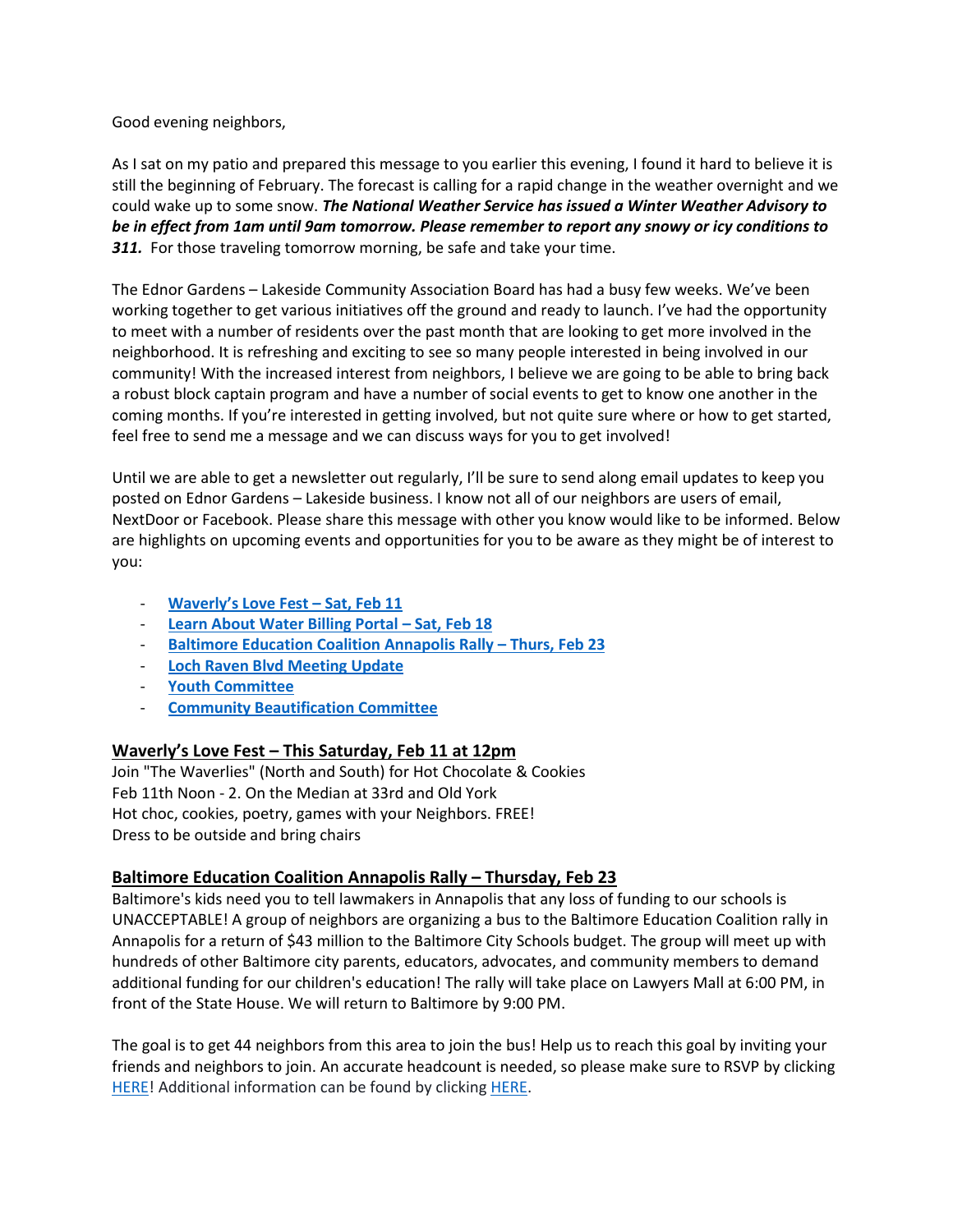# <span id="page-1-0"></span>**Learn About the Water Billing Portal at Waverly Branch Library 400 E. 33rd Street– Saturday, Feb 18, 10am – 1pm (make appointment)**

DPW's new web portal allows citizens to view their water usage in daily, or hourly, increments. Knowing how to fully utilize the web portal enables customers to make better decisions when it comes to conserving water, and saving money.

Thousands of citizens have already registered to use the portal and are actively monitoring their usage to detect leaks, dripping faucets, or breaks in the service line or in interior piping that may need a plumber's intervention. The Department wants to increase use of the portal by as many customers as possible.

Any customer in the City who receives a bill for water service may register to view their account at [https://waterbillportal.baltimorecity.gov/](http://links.govdelivery.com/track?type=click&enid=ZWFzPTEmbWFpbGluZ2lkPTIwMTcwMjAyLjY5NDk4NzAxJm1lc3NhZ2VpZD1NREItUFJELUJVTC0yMDE3MDIwMi42OTQ5ODcwMSZkYXRhYmFzZWlkPTEwMDEmc2VyaWFsPTE3MTY0OTY5JmVtYWlsaWQ9c2hhbmUuc2NvdHQuYnJ5YW5AZ21haWwuY29tJnVzZXJpZD1zaGFuZS5zY290dC5icnlhbkBnbWFpbC5jb20mZmw9JmV4dHJhPU11bHRpdmFyaWF0ZUlkPSYmJg==&&&101&&&https://waterbillportal.baltimorecity.gov/) or by clicking through on the DPW website[,](http://links.govdelivery.com/track?type=click&enid=ZWFzPTEmbWFpbGluZ2lkPTIwMTcwMjAyLjY5NDk4NzAxJm1lc3NhZ2VpZD1NREItUFJELUJVTC0yMDE3MDIwMi42OTQ5ODcwMSZkYXRhYmFzZWlkPTEwMDEmc2VyaWFsPTE3MTY0OTY5JmVtYWlsaWQ9c2hhbmUuc2NvdHQuYnJ5YW5AZ21haWwuY29tJnVzZXJpZD1zaGFuZS5zY290dC5icnlhbkBnbWFpbC5jb20mZmw9JmV4dHJhPU11bHRpdmFyaWF0ZUlkPSYmJg==&&&102&&&http://publicworks.baltimorecity.gov/) [PublicWorks.BaltimoreCity.gov.](http://links.govdelivery.com/track?type=click&enid=ZWFzPTEmbWFpbGluZ2lkPTIwMTcwMjAyLjY5NDk4NzAxJm1lc3NhZ2VpZD1NREItUFJELUJVTC0yMDE3MDIwMi42OTQ5ODcwMSZkYXRhYmFzZWlkPTEwMDEmc2VyaWFsPTE3MTY0OTY5JmVtYWlsaWQ9c2hhbmUuc2NvdHQuYnJ5YW5AZ21haWwuY29tJnVzZXJpZD1zaGFuZS5zY290dC5icnlhbkBnbWFpbC5jb20mZmw9JmV4dHJhPU11bHRpdmFyaWF0ZUlkPSYmJg==&&&102&&&http://publicworks.baltimorecity.gov/) A YouTube video is also available to guide customers through the process, at [https://www.youtube.com/user/BaltimoreDPW.](http://links.govdelivery.com/track?type=click&enid=ZWFzPTEmbWFpbGluZ2lkPTIwMTcwMjAyLjY5NDk4NzAxJm1lc3NhZ2VpZD1NREItUFJELUJVTC0yMDE3MDIwMi42OTQ5ODcwMSZkYXRhYmFzZWlkPTEwMDEmc2VyaWFsPTE3MTY0OTY5JmVtYWlsaWQ9c2hhbmUuc2NvdHQuYnJ5YW5AZ21haWwuY29tJnVzZXJpZD1zaGFuZS5zY290dC5icnlhbkBnbWFpbC5jb20mZmw9JmV4dHJhPU11bHRpdmFyaWF0ZUlkPSYmJg==&&&103&&&https://www.youtube.com/user/BaltimoreDPW) For first time access to the portal customers will need the access code sent to them in the mail. Those who need the code re-sent to them may request it by emailing DPW. Billing @baltimorecity.gov.

Those with basic computer skills should easily be able to use the portal and access all its features. For those who may need additional guidance, the Department of Public Works is conducting a series of training sessions at various branches of the Enoch Pratt Free Library. There will be a training at the Waverly Branch Library on Saturday, February 18<sup>th</sup> from 10am - 1pm. These will involve hands-on training. To ensure a time slot, it is strongly recommend that water customers make an appointment by contacting Mr. Larry Nunley, DPW Community Liaison: 410-396-8966 or [Larry.Nunley@baltimorecity.gov.](mailto:Larry.Nunley@baltimorecity.gov)

### <span id="page-1-1"></span>**Loch Raven Blvd Meeting**

Over the past few months we have seen an increase in the number of car accidents happening on the 3600 and 3700 blocks of Loch Raven Boulevard. Many of the accidents are caused by cars driving too fast or racing through the neighborhood. Thanks to the leadership of Reba Bullock and Flo Valentine (block captains), a meeting was called for neighbors to come together with Baltimore City Police Captain Shorter, City Councilwoman Clarke and myself to discuss solutions to the increase of high speed accidents. Many ideas and potential solutions were discussed, including increased speed patrols, working with DOT to conduct a traffic study in the area and others. Another meeting will be held in March to review suggestions and evaluate progress on planning. Once a meeting date and location is confirmed, it will be shared for neighbors to attend.

# **Youth Committee**

Are you passionate about working with youth? Do you have a skill or knowledge you'd like to share with young people in the neighborhood? If so, you might be a great fit for the Youth Committee. Amy Greensfelder is the chair of the committee and would love to hear from you if you're interested in getting involved with planning for the upcoming year. You can email Amy at [amy.greensfelder@gmail.com](mailto:amy.greensfelder@gmail.com) to learn more about the committee.

### <span id="page-1-2"></span>**Community Beautification Committee**

We all play a role in maintaining our community as a welcoming and beautiful place for residents and visitors. The Community Beautification Committee is open to all who want to help plan and motivate